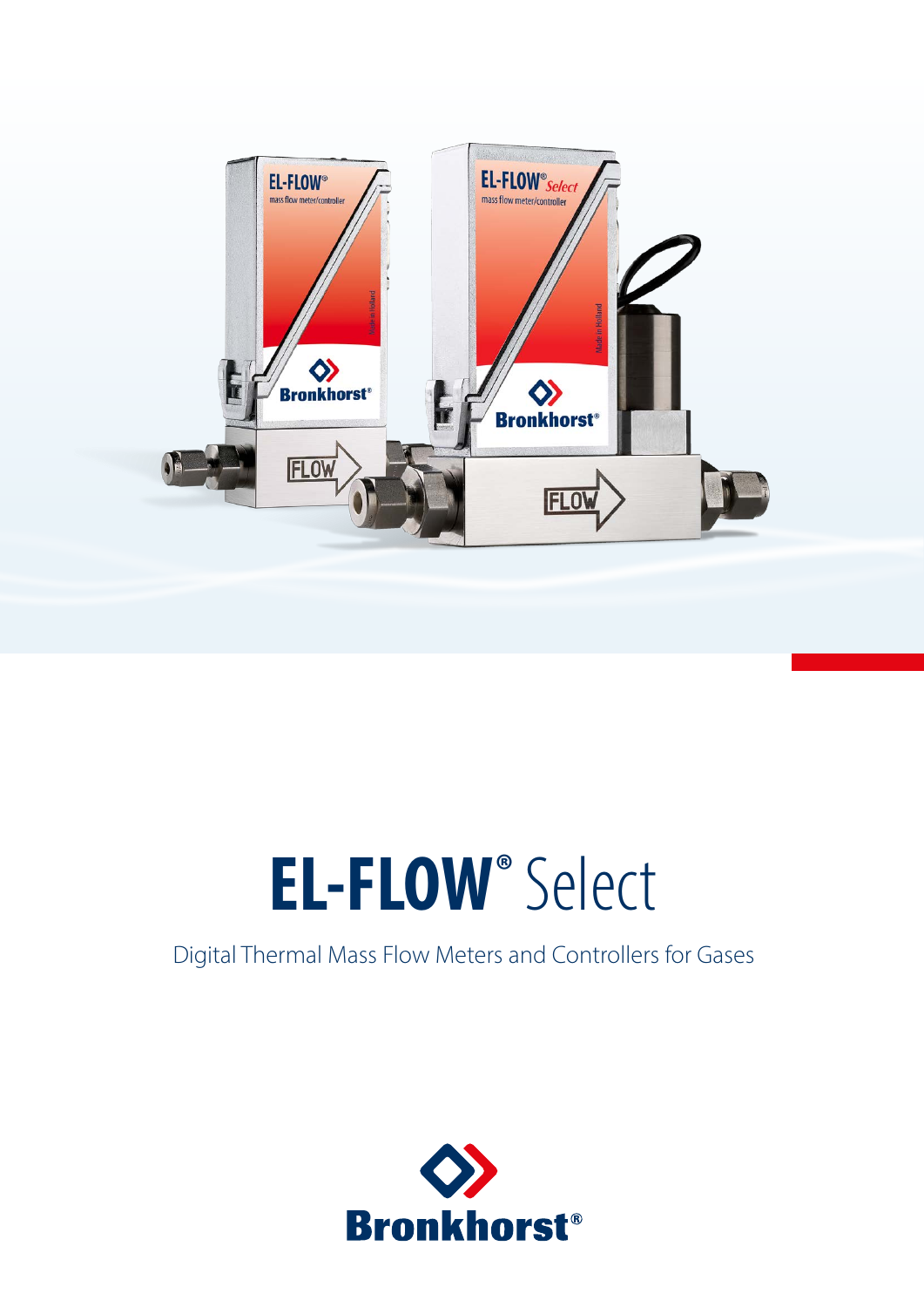# **Introduction**

Bronkhorst High-Tech B.V., the European market leader in low flow thermal and Coriolis Mass Flow Meters/Controllers, has many years experience in designing and manufacturing precise and reliable measurement and control devices. With a wide range of instruments, Bronkhorst offers innovative solutions for many different applications in many different markets. The instruments are made to customers' specification, in various styles, suitable for use in laboratory, industrial and hazardous areas, in such diverse applications as semiconductor and analytical installations, to name but two.

# **EL-FLOW® Select series**

EL-FLOW® Select series Mass Flow Meters and Controllers for gas applications have a housing designed for laboratory and clean processing conditions. The instruments are truly unique in their capability to measure and control flow ranges between 0,014...0,7 ml<sub>n</sub>/min and 8...1670 l<sub>n</sub>/min with pressure rating between vacuum and 400 bar - all in one range of instruments. This versatility in flow ranges and in operating conditions has ensured that the EL-FLOW® Select series remains our most popular and field proven of instruments.

Todays EL-FLOW® Select series are equipped with a digital pc-board, offering high accuracy, excellent temperature stability and fast response (settling times τ98 down to 500 msec). The main digital pc-board contains all of the general functions needed for measurement and control. In addition to the standard RS232 output the instruments also offer analog I/O. Furthermore, an integrated interface board provides DeviceNet™, CANopen®, PROFIBUS®DP, Modbus, FLOW-BUS, EtherCAT®, PROFINET, Modbus/TCP, EtherNet/IP or POWERLINK protocols.

# **Selectable gases and flow ranges**

The EL-FLOW® Select design features optional Multi-Gas / Multi Range functionality, providing (OEM-) customers with extra flexibility and process efficiency. Users of MFC's in pilot plants or laboratories can rescale their instruments on site, saving time and money; substantial costs for stock keeping, (dis)mounting and also for service and recalibration are no longer applicable. Our free and easy-to-use software tool 'FlowTune' enables the user to change the instrument's configuration swiftly via the RS232 port of a lap-top.

# **Mass Flow Controllers for every application**

The control valve can be furnished as integral part of an EL-FLOW® Select MFC, or as separate component. It is a proportional, electro-magnetic control valve with extremely fast and smooth control characteristics. With reference to the specific field of application there are different series of control valves. There is a standard direct acting valve for common applications, a pilot operated valve for high flow rates, the so-called Vary-P valve that can cope with 6 up to 400 bar ΔP and a bellows valve for applications with very low differential pressure.

## **General EL-FLOW®Select features**

- fast response, excellent repeatability
- high accuracy
- virtually pressure and temperature independent
- pressure ratings up to 400 bar
- optional metal sealed and downported constructions

# **Digital features**

- ◆ Fieldbus interfaces:
	- DeviceNet™, CANopen®
	- ◆ PROFIBUS DP, Modbus, FLOW-BUS
	- FtherCAT®, PROFINET, Modbus/TCP, FtherNet/IP, POWERLINK
- optional Multi Gas / Multi Range functionality up to 10 bar
- storage of max. 8 calibration curves
- alarm and counter functions
- control characteristics user-configurable



F-203AV Mass Flow Controller for high flow applications Face of the Controller for high pressure applications F-112AC Mass Flow Meter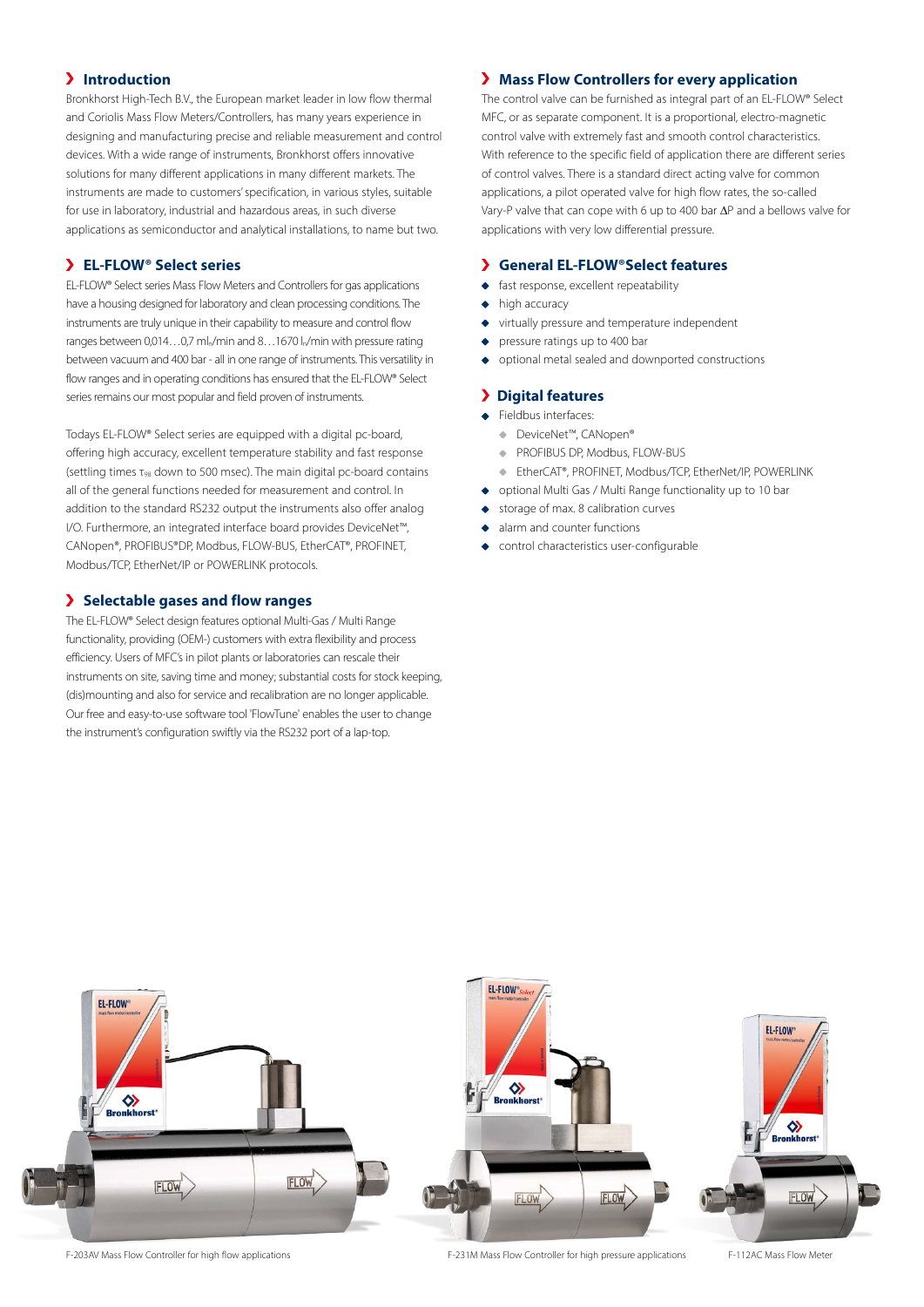# **Technical specifications**

### **Measurement / control system**

| Accuracy (incl. linearity)<br>(based on actual calibration) | standard: $\pm 0.5\%$ Rd plus $\pm 0.1\%$ FS;<br>$\pm 0.8\%$ Rd plus $\pm 0.2\%$ FS for<br>F-110C-005/F-200CV-005;<br>+2% FS for F-110C-002/F-200CV-002 |
|-------------------------------------------------------------|---------------------------------------------------------------------------------------------------------------------------------------------------------|
| Turndown                                                    | up to 1:187,5 (1:50 in analog mode)                                                                                                                     |
| Repeatability                                               | $< 0.2%$ Rd                                                                                                                                             |
| Settling time (controller)                                  | standard: 12 seconds;<br>option: down to 500 msec                                                                                                       |
| Control stability                                           | $< \pm 0.1\%$ FS (typical for 1 l <sub>n</sub> /min N <sub>2</sub> )                                                                                    |
| Operating temperature                                       | $-10.7 + 70^{\circ}$ C                                                                                                                                  |
| Temperature sensitivity                                     | zero: < 0,05% FS/°C; span: < 0,05% Rd/°C                                                                                                                |
| Pressure sensitivity                                        | 0,1% Rd/bar typical N <sub>2</sub> ;<br>0,01% Rd/bar typical H <sub>2</sub>                                                                             |
| Leak integrity, outboard                                    | tested $< 2 \times 10-9$ mbar I/s He                                                                                                                    |
| Attitude sensitivity                                        | max. error at 90° off horizontal 0,2% at 1 bar,<br>typical N <sub>2</sub>                                                                               |
| Warm-up time                                                | 30 min. for optimum accuracy 2 min.<br>for accuracy $\pm$ 2% FS                                                                                         |

### **Mechanical parts**

| Material (wetted parts)      | stainless steel 316L or comparable                 |
|------------------------------|----------------------------------------------------|
| Process connections          | compression type or face seal couplings            |
| Seals                        | standard: Viton®;<br>options: EPDM, Kalrez® (FFKM) |
| Ingress protection (housing) | IP40                                               |

### **Electrical properties**

| Power supply                       | $+1524$ Vdc                                                                                                                                             |                  |                  |  |  |  |  |
|------------------------------------|---------------------------------------------------------------------------------------------------------------------------------------------------------|------------------|------------------|--|--|--|--|
| Max. power consumption             | Supply                                                                                                                                                  | at voltage I/O   | at current I/O   |  |  |  |  |
| Meter                              | 15V                                                                                                                                                     | 95 mA            | 125 mA           |  |  |  |  |
|                                    | 24 V                                                                                                                                                    | 65 mA            | 85 mA            |  |  |  |  |
| Controller                         | 15V                                                                                                                                                     | 290 mA           | 320 mA           |  |  |  |  |
|                                    | 24V                                                                                                                                                     | $200 \text{ mA}$ | $215 \text{ mA}$ |  |  |  |  |
| Extra for fieldbus (if applicable) |                                                                                                                                                         |                  |                  |  |  |  |  |
| Meter/Controller                   | 15V < 75mA<br>$24V < 50 \text{ mA}$                                                                                                                     |                  |                  |  |  |  |  |
| Analog output/command              | $05(10)$ Vdc or $0(4)20$ mA (sourcing output)                                                                                                           |                  |                  |  |  |  |  |
| Digital communication              | standard: RS232<br>options: PROFIBUS®DP, CANopen®, DeviceNet™,<br>PROFINET, EtherCAT®, Modbus RTU, ASCII or<br>TCP/IP, EtherNet/IP, POWERLINK, FLOW-BUS |                  |                  |  |  |  |  |

### **Electrical**

| Analog, RS232                      | 9-pin D-connector (male)                                              |
|------------------------------------|-----------------------------------------------------------------------|
| PROFIBUS®DP                        | 9-pin D-connector (female)<br>bus:<br>power: 9-pin D-connector (male) |
| DeviceNet™, CANopen®               | 5-pin M12-connector (male)                                            |
| FLOW-BUS, Modbus-RTU/ASCII         | RJ45 modular jack                                                     |
| Modbus-TCP, EtherNet/IP, POWERLINK | 2 x RJ45 modular jack (in/out)                                        |
| EtherCAT®, PROFINET                | 2 x RJ45 modular jack (in/out)                                        |
|                                    |                                                                       |

*Technical specifications and dimensions subject to change without notice.* 



F-111B Mass Flow Meter

# **Models and flow ranges (based on Air)**

| Mass Flow Meters (MFM); PN100 (pressure rating 100 bar) |                               |                              |  |  |  |  |  |  |
|---------------------------------------------------------|-------------------------------|------------------------------|--|--|--|--|--|--|
| Model                                                   | min. flow                     | max. flow                    |  |  |  |  |  |  |
| $F-110C$                                                | 0,0140,7 ml <sub>n</sub> /min | $0,069$ ml <sub>n</sub> /min |  |  |  |  |  |  |
| $F-111B$                                                | $0.168$ ml <sub>n</sub> /min  | $0.1625$ l <sub>n</sub> /min |  |  |  |  |  |  |
| $F-111AC$                                               | $0.420$ l <sub>n</sub> /min   | $0,6100$ l <sub>n</sub> /min |  |  |  |  |  |  |
| $F-112AC$                                               | $0.840$ ln/min                | 1,4250 l <sub>n</sub> /min   |  |  |  |  |  |  |
| $F-113AC$                                               | $4200$ l <sub>2</sub> /min    | 81670 l <sub>n</sub> /min    |  |  |  |  |  |  |

*For ranges of 200 or 400 bar rated MFMs see model number identification.*

### **Mass Flow Controllers (MFC); PN64 / PN100**

| Model                         | min. flow                     | max. flow                    |
|-------------------------------|-------------------------------|------------------------------|
| F-200CV/F-210CV <sup>1)</sup> | 0,0140,7 ml <sub>n</sub> /min | $0,069$ ml <sub>n</sub> /min |
| F-201CV/F-211CV <sup>1)</sup> | $0.168$ ml $\frac{1}{2}$ min  | $0.1625$ l <sub>n</sub> /min |
| F-201AV/F-211AV <sup>1)</sup> | 0,420 ln/min                  | $0,6100$ l <sub>n</sub> /min |
| F-202AV/F-212AV <sup>2)</sup> | $0.840$ ln/min                | 1,4250 l <sub>n</sub> /min   |
| F-203AV/F-213AV 3)            | 4200 l <sub>n</sub> /min      | $81670$ l $\sqrt{mn}$        |
|                               |                               |                              |

<sup>1)</sup> K<sub>v</sub>-max = 6,6 x 10<sup>-2</sup> <sup>2)</sup> K<sub>v</sub>-max = 0,4 <sup>3)</sup> K<sub>v</sub>-max = 1,5

### **Mass Flow Controllers (MFC); PN200**

| Model                  | min. flow                    | max. flow                   |
|------------------------|------------------------------|-----------------------------|
| $F-220M$ <sup>4)</sup> | $0.210$ ml <sub>n</sub> /min | $315$ ml $\frac{1}{2}$ min  |
| $F-221M$ <sup>4)</sup> | $0.315$ ml $\frac{1}{2}$ min | $0.420$ l <sub>n</sub> /min |

*4) Kv-max = 1.65 x 10-3*

### **MFCs for high-pressure / high-ΔP applications; PN400**

| Model  | min. flow                    | max. flow                    |
|--------|------------------------------|------------------------------|
| F-230M | $0.210$ ml <sub>n</sub> /min | $10500$ ml <sub>n</sub> /min |
| F-231M | $10500$ ml $\frac{1}{2}$ min | $0.210$ ln/min               |
| F-232M | $0.210$ ml $/m$ in           | $2100$ l <sub>2</sub> /min   |

# **Thermal mass flow measuring principle**

The heart of the thermal mass flow meter/controller is the sensor, that consists of a stainless steel capillary tube with resistance thermometer elements. A part of the gas flows through this bypass sensor, and is warmed up by heating elements. Consequently the measured temperatures T<sub>1</sub> and T2 drift apart. The temperature difference is directly proportional to mass flow through the sensor. In the main channel Bronkhorst applies a patented laminar flow element consisting of a stack of stainless steel discs with precision-etched flow channels. Thanks to the perfect flow-split the sensor output is proportional to the total mass flow rate.

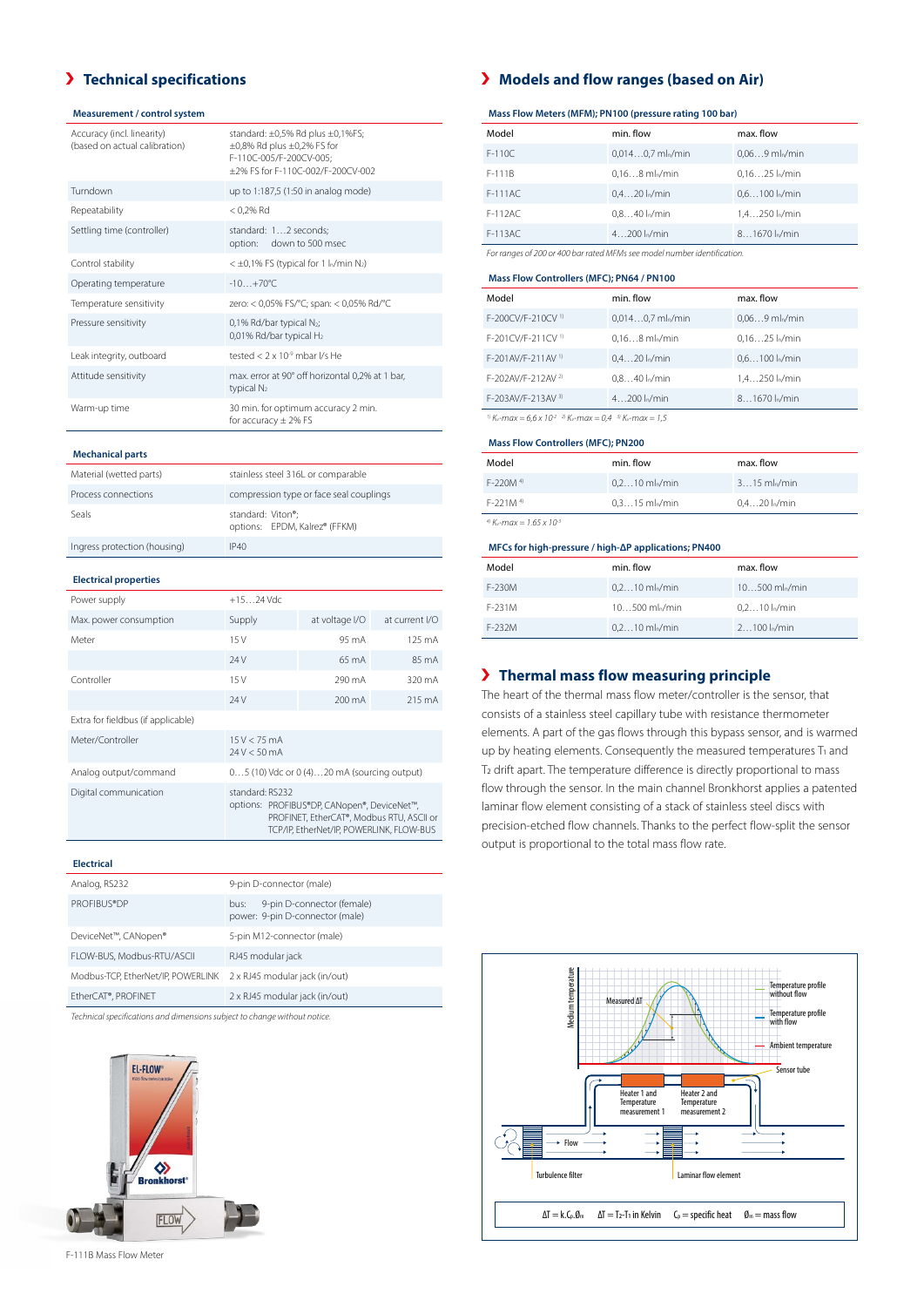# **Table with minimum and maximum flow ranges for EL-FLOW®Select instruments suitable for Multi Fluid / Multi Range functionality** (valid for operating conditions from 0.8 to 10 bar abs and 0 to 70°C)

| <b>EL-FLOW Select</b> | <b>EL-FLOW Select</b><br><b>MFC Model #</b> | Air flow ranges                                                              |              | Min/Max flow ranges for other gases |                               |                                |                           |
|-----------------------|---------------------------------------------|------------------------------------------------------------------------------|--------------|-------------------------------------|-------------------------------|--------------------------------|---------------------------|
| <b>MFM Model #</b>    |                                             | Minimum/Nominal/Maximum                                                      |              | Ar                                  | CH <sub>4</sub>               | C <sub>2</sub> H <sub>6</sub>  | CO                        |
| $F-110C - 002$        | $F-200CV - 0021$                            | Min. 0,014 - 0,7 ml <sub>n</sub> /min<br>Nom. 0,014 - 2 ml <sub>n</sub> /min | Min.         | $0,02 - 1$                          | $0,012 - 0,6$                 | $0,008 - 0,4$                  | $0,014 - 0,7$             |
|                       |                                             | Max. 0,014 - 5 ml <sub>n</sub> /min                                          | Max.         | $0,02 - 6$                          | $0,012 - 3,5$                 | $0,008 - 2$                    | $0,014 - 5$               |
| $F-110C - 005$        | $F-200CV - 0051$                            | Min. 0,06 - 3 ml <sub>n</sub> /min<br>Nom. 0,06 - 5 ml <sub>n</sub> /min     | Min.         | $0,07 - 3.5$                        | $0,04 - 2$                    | $0,028 - 1,4$                  | $0,06 - 3$                |
|                       |                                             | Max. 0,06 - 9 ml <sub>n</sub> /min                                           | Max.         | $0,07 - 9.5$                        | $0,04 - 5,5$                  | $0,028 - 4$                    | $0,06 - 9$                |
| F-111B - 020          | F-201CV - 020                               | Min. 0,16 - 8 ml <sub>n</sub> /min<br>Nom. 0,16 - 20 ml <sub>n</sub> /min    | Min.         | $0,2 - 10$                          | $0,11 - 5,5$                  | $0,08 - 4$                     | $0,16 - 8$                |
|                       |                                             | Max. 0,16 - 30 ml-/min                                                       | Max.         | $0,2 - 30$                          | $0,11 - 18$                   | $0,08 - 13$                    | $0,16 - 30$               |
| $F-111B - 050$        | F-201CV - 050                               | Min. 0,4 - 20 ml <sub>n</sub> /min<br>Nom. 0,4 - 50 ml <sub>n</sub> /min     | Min.         | $0,54 - 27$                         | $0,34 - 17$                   | $0,22 - 11$                    | $0,4 - 20$                |
|                       |                                             | Max. 0,4 - 75 ml <sub>n</sub> /min                                           | Max.         | $0,54 - 75$                         | $0,34 - 47$                   | $0,22 - 34$                    | $0,4 - 75$                |
|                       |                                             | Min. 0,8 - 40 ml <sub>n</sub> /min                                           | Min.         | $1,12 - 56$                         | $0,64 - 32$                   | $0,42 - 21$                    | $0,8 - 40$                |
| $F-111B-100$          | F-201CV - 100                               | Nom. 0,8 - 100 ml <sub>n</sub> /min<br>Max. 0,8 - 150 ml <sub>n</sub> /min   | Max.         | 1,12 - 150                          | $0,64 - 95$                   | $0,42 - 70$                    | $0,8 - 150$               |
|                       |                                             | Min. 1,6 - 80 ml <sub>n</sub> /min                                           | Min.         | $2,4 - 120$                         | $1,3 - 65$                    | $0,88 - 44$                    | $1,6 - 80$                |
| F-111B - 200          | F-201CV - 200                               | Nom. 1,6 - 200 ml <sub>n</sub> /min<br>Max. 1,6 - 300 ml <sub>n</sub> /min   | Max.         | $2,4 - 300$                         | $1,3 - 190$                   | $0,88 - 140$                   | $1,6 - 300$               |
|                       |                                             | Min. 4 - 200 ml <sub>n</sub> /min                                            | Min.         | $5,4 - 270$                         | $3,2 - 160$                   | $2,2 - 110$                    | $4 - 200$                 |
| $F-111B - 500$        | F-201CV - 500                               | Nom. 4 - 500 ml <sub>n</sub> /min<br>Max. 4 - 750 ml <sub>n</sub> /min       | Max.         | $5,4 - 750$                         | $3,2 - 470$                   | $2,2 - 340$                    | $4 - 750$                 |
|                       |                                             | Min. 8 - 400 ml <sub>n</sub> /min                                            | Min.         | $11,2 - 560$                        | $6,4 - 320$                   | $4,2 - 210$                    | $8 - 400$                 |
| F-111B - 1KO          | F-201CV - 1K0                               | Nom. 8 - 1000 ml <sub>n</sub> /min<br>Max. 8 - 1500 ml <sub>n</sub> /min     | Max.         | $11,2 - 1500$                       | $6,4 - 950$                   | $4,2 - 680$                    | $8 - 1500$                |
|                       |                                             | Min. 16 - 800 ml <sub>n</sub> /min                                           | Min.         | 24 - 1200                           | $13 - 650$                    | $8,8 - 440$                    | $16 - 800$                |
| F-111B - 2KO          | F-201CV - 2K0                               | Nom. 16 - 2000 ml <sub>n</sub> /min<br>Max. 16 - 3000 mln/min                | Max.         | 24 - 3000                           | $13 - 1900$                   | $8,8 - 1300$                   | $16 - 3000$               |
|                       |                                             | Min. 0,04 - 2 l <sub>n</sub> /min                                            | Min.         | $0,054 - 2,7$                       | $0,032 - 1,6$                 | $0,022 - 1,1$                  | $0,04 - 2$                |
| F-111B - 5KO          | F-201CV - 5K0                               | Nom. 0,04 - 5 ln/min<br>Max. 0,04 - 7,5 l <sub>n</sub> /min                  | Max.         | $0,054 - 7,5$                       | $0,032 - 4,7$                 | $0,022 - 3,3$                  | $0,04 - 7,5$              |
|                       |                                             | Min. 0,08 - 4 l <sub>n</sub> /min                                            | Min.         | $0,112 - 5,6$                       | $0,064 - 3,2$                 | $0,042 - 2,1$                  | $0,08 - 4$                |
| F-111B - 10K          | F-201CV - 10K                               | Nom. 0,08 - 10 ln/min                                                        |              |                                     |                               |                                |                           |
|                       |                                             | Max. 0,08 - 15 l <sub>n</sub> /min                                           | Max.<br>Min. | $0,112 - 15$<br>$0,2 - 10$          | $0,064 - 9,5$<br>$0,13 - 6,5$ | $0,042 - 6,9$<br>$0,088 - 4,4$ | $0,08 - 15$<br>$0,16 - 8$ |
| F-111B - 20K          | F-201CV - 20K                               | Min. 0,16 - 8 l <sub>n</sub> /min<br>Nom. 0,16 - 20 ln/min                   |              |                                     |                               |                                |                           |
|                       |                                             | Max. 0,16 - 25 l <sub>n</sub> /min                                           | Max.         | $0,2 - 25$                          | $0,13 - 16$                   | $0,088 - 11$                   | $0,16 - 25$               |
| F-111AC - 50K         | F-201AV - 50K                               | Min. 0,4 - 20 l <sub>n</sub> /min<br>Nom. 0,4 - 50 ln/min                    | Min.         | $0,54 - 27$                         | $0,32 - 16$                   | $0.22 - 11$                    | $0,4 - 20$                |
|                       |                                             | Max. 0,4 - 75 l <sub>n</sub> /min                                            | Max.         | $0,54 - 75$                         | $0,32 - 47$                   | $0,22 - 34$                    | $0,4 - 75$                |
| F-111AC - 70K         | F-201AV - 70K                               | Min. 0,6 - 30 l <sub>n</sub> /min<br>Nom. 0,6 - 70 ln/min                    | Min.         | $0,9 - 45$                          | $0,5 - 25$                    | $0,4 - 20$                     | $0,6 - 30$                |
|                       |                                             | Max. 0,6 - 100 l <sub>n</sub> /min                                           | Max.         | $0.9 - 100$                         | $0,5 - 60$                    | $0.4 - 45$                     | $0,6 - 100$               |
| F-112AC - M10         | F-202AV - M10 <sup>1)</sup>                 | Min. 0,8 - 40 l <sub>n</sub> /min<br>Nom. 0,8 - 100 ln/min                   | Min.         | $1,12 - 56$                         | $0,64 - 32$                   | $0,42 - 21$                    | $0,8 - 40$                |
|                       |                                             | Max. 0,8 - 150 l <sub>n</sub> /min                                           | Max.         | 1,12 - 150                          | $0,64 - 95$                   | $0,42 - 68$                    | $0,8 - 150$               |
| F-112AC - M20         | F-202AV - M20 <sup>1)</sup>                 | Min. 1,4 - 70 l <sub>n</sub> /min<br>Nom. 1,4 - 200 l <sub>n</sub> /min      | Min.         | $2 - 100$                           | $1,1 - 55$                    | $0,7 - 35$                     | $1,4 - 70$                |
|                       |                                             | Max. 1,4 - 250 l <sub>n</sub> /min                                           | Max.         | $2 - 250$                           | $1,1 - 170$                   | $0,7 - 120$                    | $1,4 - 250$               |
|                       |                                             | Min. 4 - 200 l <sub>n</sub> /min                                             | Min.         | $5,4 - 270$                         | $3,2 - 160$                   | $2,2 - 110$                    | $4 - 200$                 |
| F-113AC - M50         | F-203AV - M50 <sup>1)</sup>                 | Nom. 4 - 500 l <sub>n</sub> /min<br>Max. 4 - 750 l <sub>n</sub> /min         | Max.         | 5,4 - 750                           | $3,2 - 470$                   | $2,2 - 340$                    | $4 - 750$                 |
|                       |                                             | Min. 8 - 400 l <sub>n</sub> /min                                             | Min.         | $11,2 - 560$                        | $6,4 - 320$                   | $4,2 - 210$                    | $8 - 400$                 |
| F-113AC - 1M0         | F-203AV - 1M0 <sup>1)</sup>                 | Nom. 8 - 1000 l <sub>n</sub> /min<br>Max. 8 - 1670 ln/min                    | Max.         | $11,2 - 1670$                       | $6,4 - 900$                   | $4,2 - 750$                    | $8 - 1500$                |

*1) Multi Gas / Multi Range option not available for these models*

# **Multi Gas / Multi Range features**

- Rangeability up to  $187,5:1$
- Flexible, user-programmable ranges and gas types
- Easy-to-use configuration software
- Multi Gas / Multi Range functionality up to 10 bar; pressure rating up to 100 bar
- $\blacklozenge$  High accuracy and repeatability

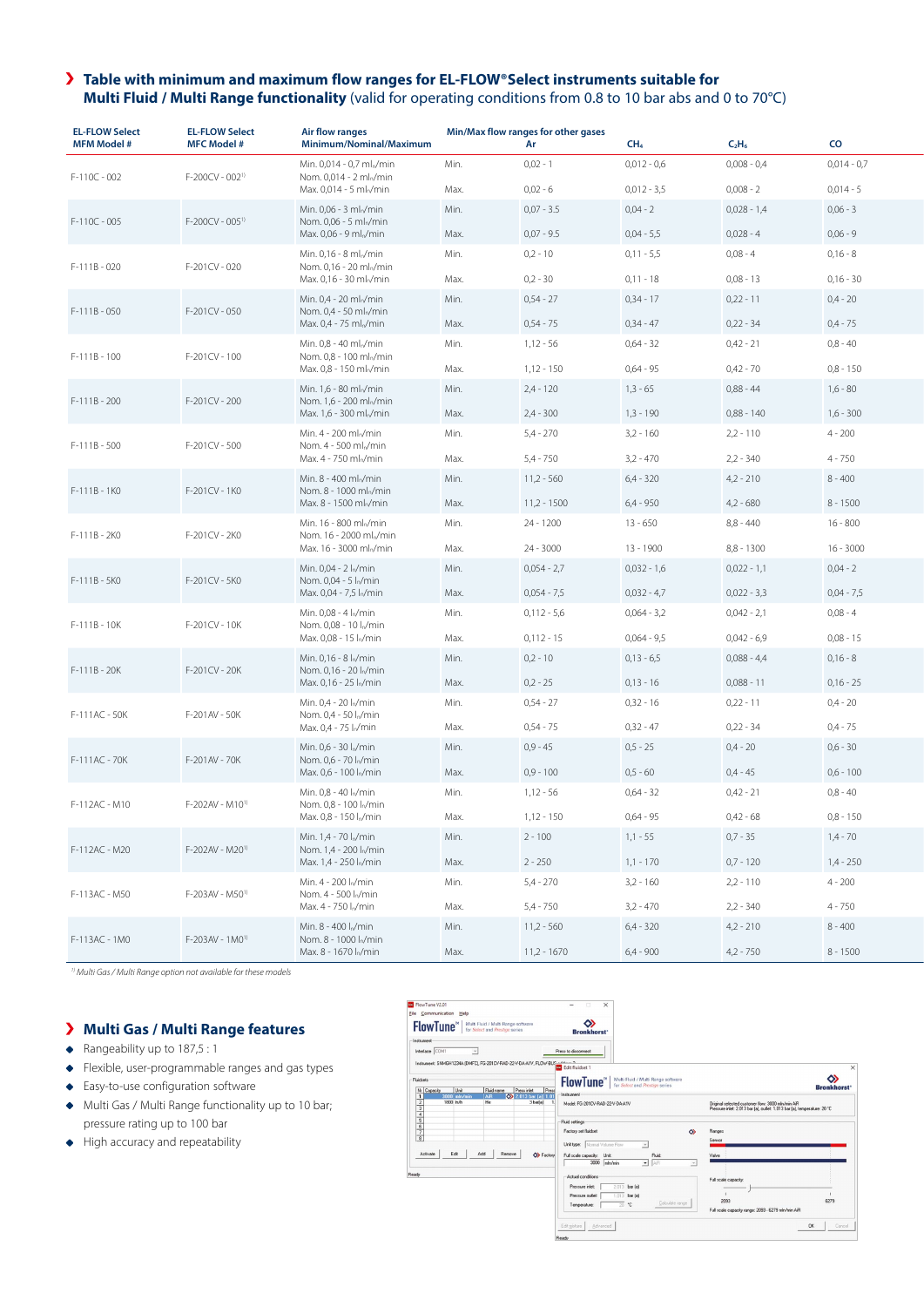| CO <sub>2</sub> | H <sub>2</sub>            | He                       | $N_2$                     | $N_2O$                   | O <sub>2</sub>           |  |
|-----------------|---------------------------|--------------------------|---------------------------|--------------------------|--------------------------|--|
| $0,012 - 0,6$   | $0,014 - 0,7$             | $0,02 - 1$               | $0,014 - 0,7$             | $0,012 - 0,6$            | $0,014 - 0,7$            |  |
|                 |                           |                          |                           |                          |                          |  |
| $0,012 - 3$     | $0,014 - 5$               | $0,02 - 7$               | $0,014 - 5$               | $0,012 - 3$              | $0,014 - 5$              |  |
| $0,04 - 2$      | $0,06 - 3$                | $0,07 - 3,5$             | $0,06 - 3$                | $0,04 - 2$               | $0,06 - 3$               |  |
| $0,04 - 4,5$    | $0,06 - 7,2$              | $0,07 - 10$              | $0,06 - 9$                | $0,04 - 4,5$             | $0,06 - 9$               |  |
| $0,14 - 7$      | $0,144 - 7,2$             | $0,2 - 10$               | $0,16 - 8$                | $0,12 - 6$               | $0,16 - 8$               |  |
| $0,14 - 16$     | $0,144 - 25$              | $0,2 - 35$               | $0,16 - 30$               | $0,12 - 16$              | $0,16 - 30$              |  |
| $0,3 - 15$      | $0,42 - 21$               | $0,56 - 28$              | $0,4 - 20$                | $0,3 - 15$               | $0,4 - 20$               |  |
| $0,3 - 39$      | $0,42 - 65$               | $0,56 - 90$              | $0,4 - 75$                | $0,3 - 38$               | $0,4 - 73$               |  |
| $0,62 - 31$     | $0,84 - 42$               | $1,12 - 56$              | $0,8 - 40$                | $0,6 - 30$               | $0,8 - 40$               |  |
| $0,62 - 79$     | $0,84 - 130$              | $1,12 - 180$             | $0,8 - 150$               | $0,6 - 77$               | $0,8 - 140$              |  |
| $1,22 - 61$     | 1,68 - 84                 | $2,4 - 120$              | $1,6 - 80$                | $1,2 - 60$               | $1,6 - 80$               |  |
| $1,22 - 150$    | 1,68 - 260                | $2,4 - 360$              | $1,6 - 300$               | $1,2 - 150$              | $1,6 - 290$              |  |
| $3 - 150$       | $4,2 - 210$               | $5,6 - 280$              | $4 - 200$                 | $3 - 150$                | $4 - 200$                |  |
| $3 - 390$       | $4,2 - 650$               | $5,6 - 900$              | 4 - 750                   | $3 - 380$                | 4 - 730                  |  |
| $6,2 - 310$     | 8,4 - 420                 | $11,2 - 560$             | $8 - 400$                 | $6 - 300$                | $8 - 400$                |  |
| $6,2 - 790$     | 8,4 - 1300                | $11,2 - 1800$            | $8 - 1500$                | $6 - 770$                | $8 - 1400$               |  |
| 12,2 - 610      | 16,8 - 840                | 24 - 1200                | 16 - 800                  | 12 - 600                 | 16 - 800                 |  |
| $12,2 - 1500$   | 16,8 - 2600               | 24 - 3600                | 16 - 3000                 | 12 - 1500                | 16 - 2900                |  |
| $0,03 - 1,5$    | $0,042 - 2,1$             | $0,056 - 2,8$            | $0,04 - 2$                | $0,03 - 1,5$             | $0,04 - 2$               |  |
| $0,03 - 3,9$    | $0,042 - 6,5$             | $0,056 - 9$              | $0,04 - 7,5$              | $0,03 - 3,8$             | $0,04 - 7,3$             |  |
| $0,062 - 3,1$   | $0,084 - 4,2$             | $0,112 - 5,6$            | $0,08 - 4$                | $0,06 - 3$               | $0,08 - 4$               |  |
| $0,062 - 7,9$   | $0,084 - 13$              | $0,112 - 18$             | $0,08 - 15$               | $0,06 - 7,7$             | $0,08 - 14$              |  |
| $0,122 - 6,1$   | $0,168 - 8,4$             | $0,24 - 12$              | $0,16 - 8$                | $0,12 - 6$               | $0,16 - 8$               |  |
| $0,122 - 14$    | $0,168 - 25$              | $0,24 - 30$              | $0,16 - 25$               | $0,12 - 14$              | $0.16 - 25$              |  |
| $0,3 - 15$      | $0,42 - 21$               | $0,56 - 28$              | $0,4 - 20$                | $0,3 - 15$               | $0,4 - 20$               |  |
| $0,3 - 39$      | $0,42 - 65$               | $0,56 - 90$              | $0,4 - 75$                | $0,3 - 38$               | $0,4 - 73$               |  |
| $0,5 - 25$      | $0,6 - 30$                | $0,9 - 45$               | $0,6 - 30$                | $0,5 - 25$               | $0,6 - 30$               |  |
| $0,5 - 50$      |                           |                          |                           |                          |                          |  |
| $0,62 - 31$     | $0,6 - 90$<br>$0,84 - 42$ | $0,9 - 125$<br>1,12 - 56 | $0,6 - 100$<br>$0,8 - 40$ | $0,5 - 50$<br>$0,6 - 30$ | $0,6 - 90$<br>$0,8 - 40$ |  |
|                 |                           |                          |                           |                          |                          |  |
| $0,62 - 79$     | 0,84 - 130                | 1,12 - 180               | $0,8 - 150$               | $0,6 - 77$               | $0,8 - 140$              |  |
| $1 - 50$        | $1,4 - 70$                | $2 - 100$                | $1,4 - 70$                | $1 - 50$                 | $1,4 - 70$               |  |
| $1 - 130$       | $1,4 - 200$               | $2 - 300$                | $1,4 - 250$               | $1 - 130$                | $1,4 - 250$              |  |
| $3 - 150$       | $4,2 - 210$               | $5,6 - 280$              | $4 - 200$                 | $3 - 150$                | $4 - 200$                |  |
| $3 - 390$       | $4,2 - 650$               | 5,6 - 900                | $4 - 750$                 | $3 - 380$                | $4 - 730$                |  |
| $6,2 - 310$     | $8,4 - 420$               | $11,2 - 560$             | $8 - 400$                 | $6 - 300$                | $8 - 400$                |  |
| $6,2 - 850$     | 8,4 - 1350                | $11,2 - 1850$            | $8 - 1670$                | $6 - 840$                | $8 - 1500$               |  |

# **Notes**

- Multi Gas / Multi Range is optional on the Select series and must be requested at the point of ordering
- Extended rangeability for digital communication only; turndown 50:1 when using analog I/O options
- The selected orifice of the control valve may limit the rangeability
- Standard accuracy (based on actual calibration):  $\pm$ (0,5% RD + 0,1% FS); ±0,8% Rd plus ±0,2% FS for F-110C-005/F-200CV-005; ±2% FS for F-110C-002/F-200CV-002
- Maximum range for gases not mentioned in this list; rule of thumb: nominal range for Air x Conversion Factor; e.g. F-111B - 1K0: maximum range for  $SF_6 = 1000 \times 0.27 = 270$  ml<sub>n</sub>/min
- Minimum range for gases not mentioned in this list; rule of thumb: minimum range for Air x Conversion Factor; e.g. F-111B - 1K0: minimum range for  $SF_6 = 400 \times 0.27 = 108$  ml<sub>n</sub>/min
- The Conversion Factors for these calculations can be extracted from Fluidat on the Net (www.fluidat.com): Go to 'Flow calculations' and select 'Gas Conversion factor'. Select 'Fluid from' and make sure 'Fluid to' is Air. Select the applicable instrument model from the pulldown menu. Then press 'Calculate' and look up the conversion factor from the table.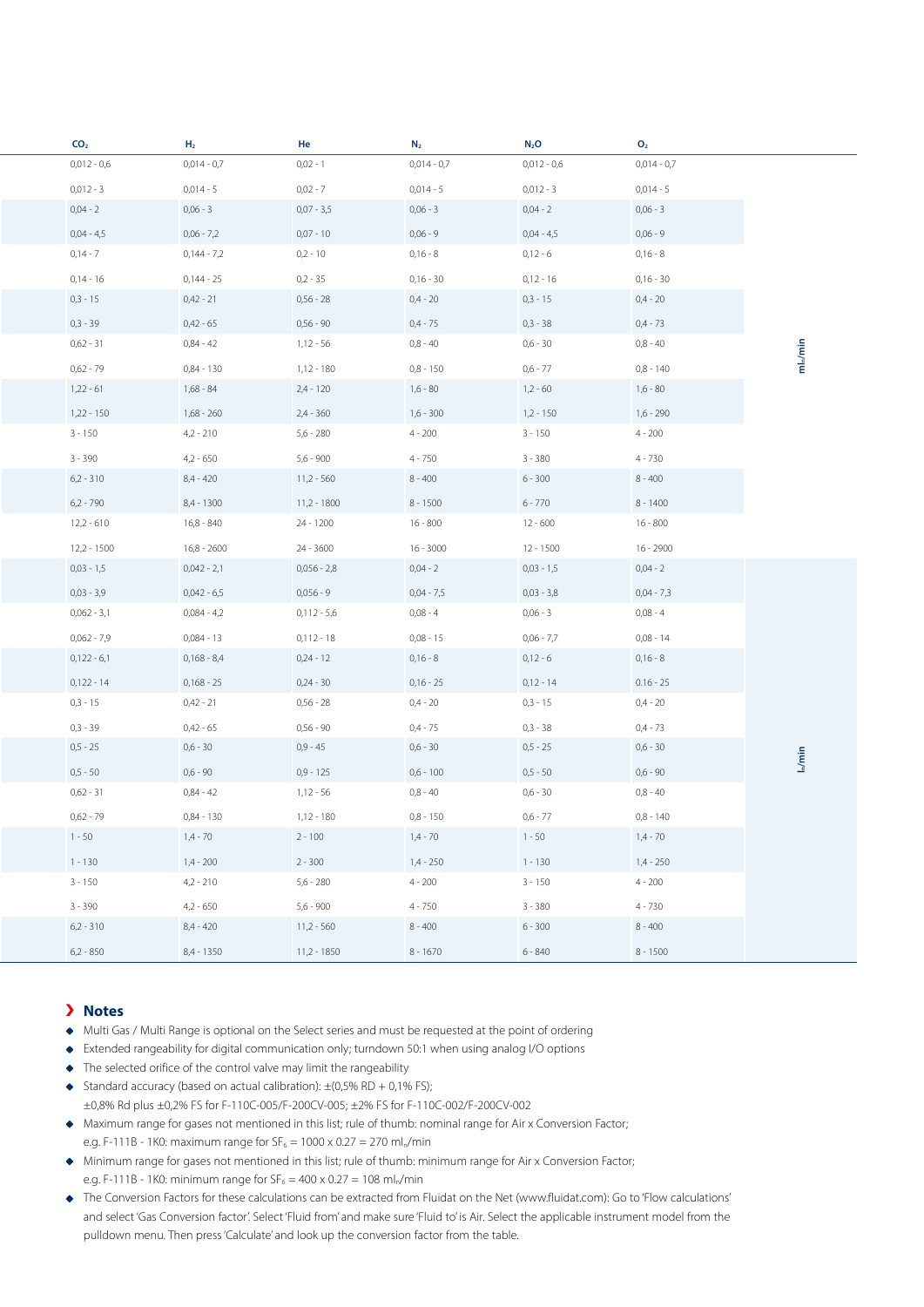# **Dimensions**



# Mass Flow Meter

| Model             | А   | в   | - C | н   | к  | Weight (kg) |
|-------------------|-----|-----|-----|-----|----|-------------|
| F-110C (%"OD)     | 47  | 98  | 47  | 111 | 25 | 0,4         |
| $F-111B (V4''OD)$ | 69  | 126 | 47  | 111 | 25 | 0,5         |
| F-111AC (¼"OD)    | 69  | 126 | 47  | 123 | 26 | 0,6         |
| F-112AC (1/2" OD) | 65  | 130 | 47  | 139 | 59 | 1,3         |
| F-113AC (1/2" OD) | 112 | 179 | 47  | 153 | 74 | 3.0         |

*Dimensions in mm.*



# Mass Flow Controller

| Model                       | A   | в   | c  | н   | к  | Weight (kg) |
|-----------------------------|-----|-----|----|-----|----|-------------|
| F-200CV/F-210CV (1/8" OD)   | 77  | 128 | 47 | 111 | 25 | 0,6         |
| F-201CV/F-211CV (¼"OD)      | 77  | 134 | 47 | 111 | 25 | 0.6         |
| F-201AV/F-211CV (1/4"OD)    | 78  | 135 | 47 | 123 | 26 | 0.7         |
| F-202AV/F-212AV (1/2" OD)   | 112 | 169 | 47 | 139 | 59 | 2,1         |
| F-203AV/F-213AV (1/2" OD)   | 171 | 238 | 47 | 153 | 74 | 4,9         |
| F-220M/F-221M (1/4" OD)     | 85  | 139 | 47 | 126 | 28 | 0,9         |
| F-230M/F-231M/F-232M (¼"OD) | 115 | 172 | 47 | 163 | 69 | 3,4         |
|                             |     |     |    |     |    |             |

*Dimensions in mm.*

# **Fields of application**

The EL-FLOW® Select series have been successfully applied in a wide variety of both OEM and laboratory applications in the following markets (typically):

- $\bullet$ Semiconductor processing
- Analysis and environmental measurements ò
- Burner control  $\blacktriangle$
- Vacuum technology  $\blacktriangle$
- Surface treatment installations
- Process control in food, pharmaceutical and (petro-) chemical industries

To give an impression of the many varied applications, we hereby sketch some basic examples. In reality, these applications are commonly far more complex and with far more variations and adaptations.

# **Burner control**



Burner control using Mass Flow Controllers brings many advantages compared to conventional systems, where flow is adjusted through needle valves. When burner orifices get clogged or when gas supply pressure varies, an MFC will automatically adapt to the changed conditions. For the control of relatively large flows with low differential pressure, which is typical for natural gas or CH<sub>4</sub>, Bronkhorst offers mass flow meters with separate pressure compensated bellows valves.

# **Making gas mixtures**



MFC's are often used to make precise and stable mixtures of two or more gases. A Bronkhorst® PS/Readout system can be applied to maintain the ratio of mixed gases by operating in master-slave mode. In the example above, the flow range of gas 1 is much smaller than the other. For this purpose Bronkhorst developed a gas mixer, to guarantee a homogeneous gas mixture.

# **Feeding of reactors**



Flow control is often combined with the control of reactor pressure, using an EL-PRESS back pressure controller, or as depicted, an EL-PRESS Pressure Meter with integrated PI-controller. Typical applications: high pressure hydrogenation systems and autoclave processes using a 400 bar rated Mass Flow Controller with Vary-P control valve.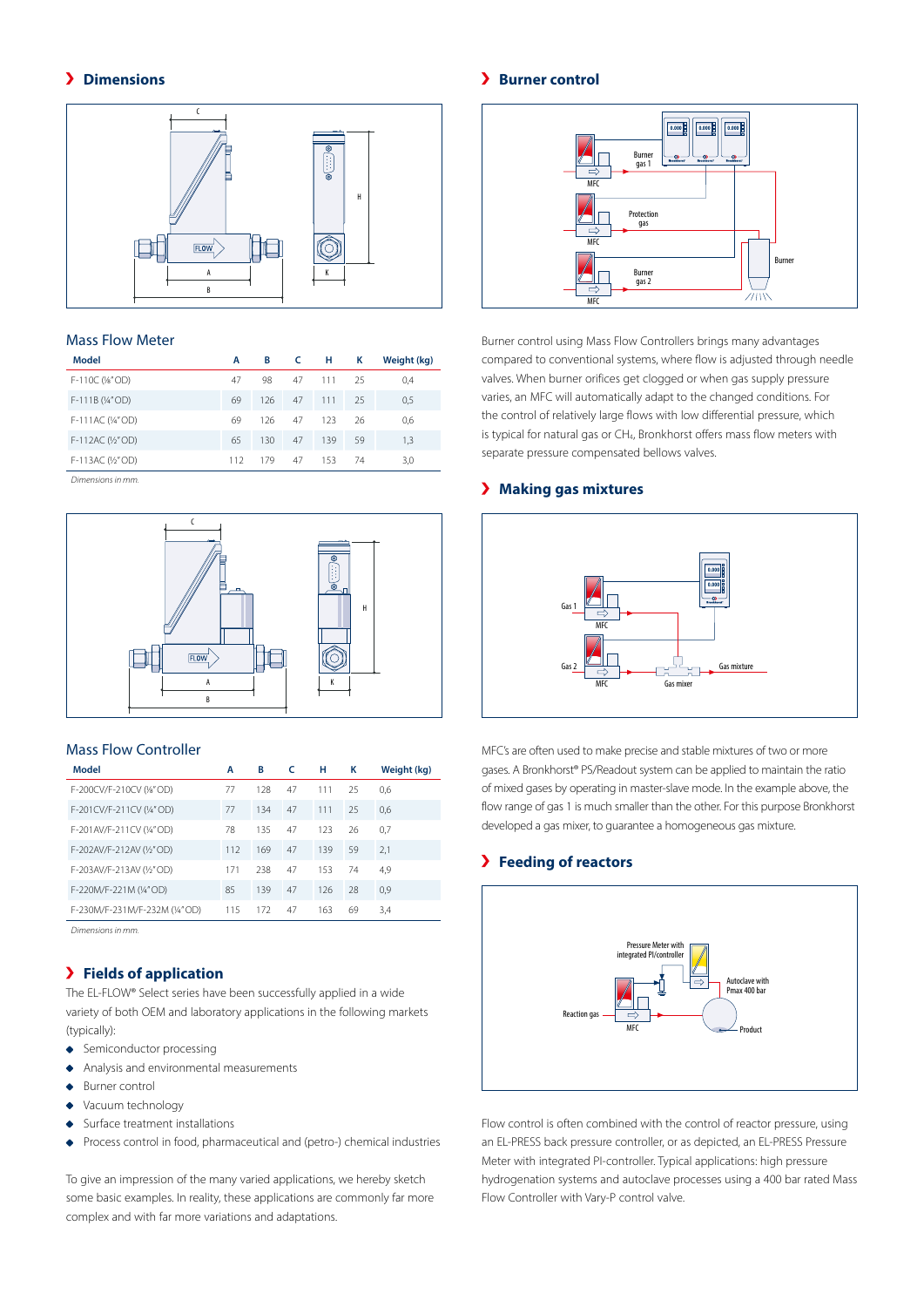# **Model number identification**



G 4…20 mA sourcing